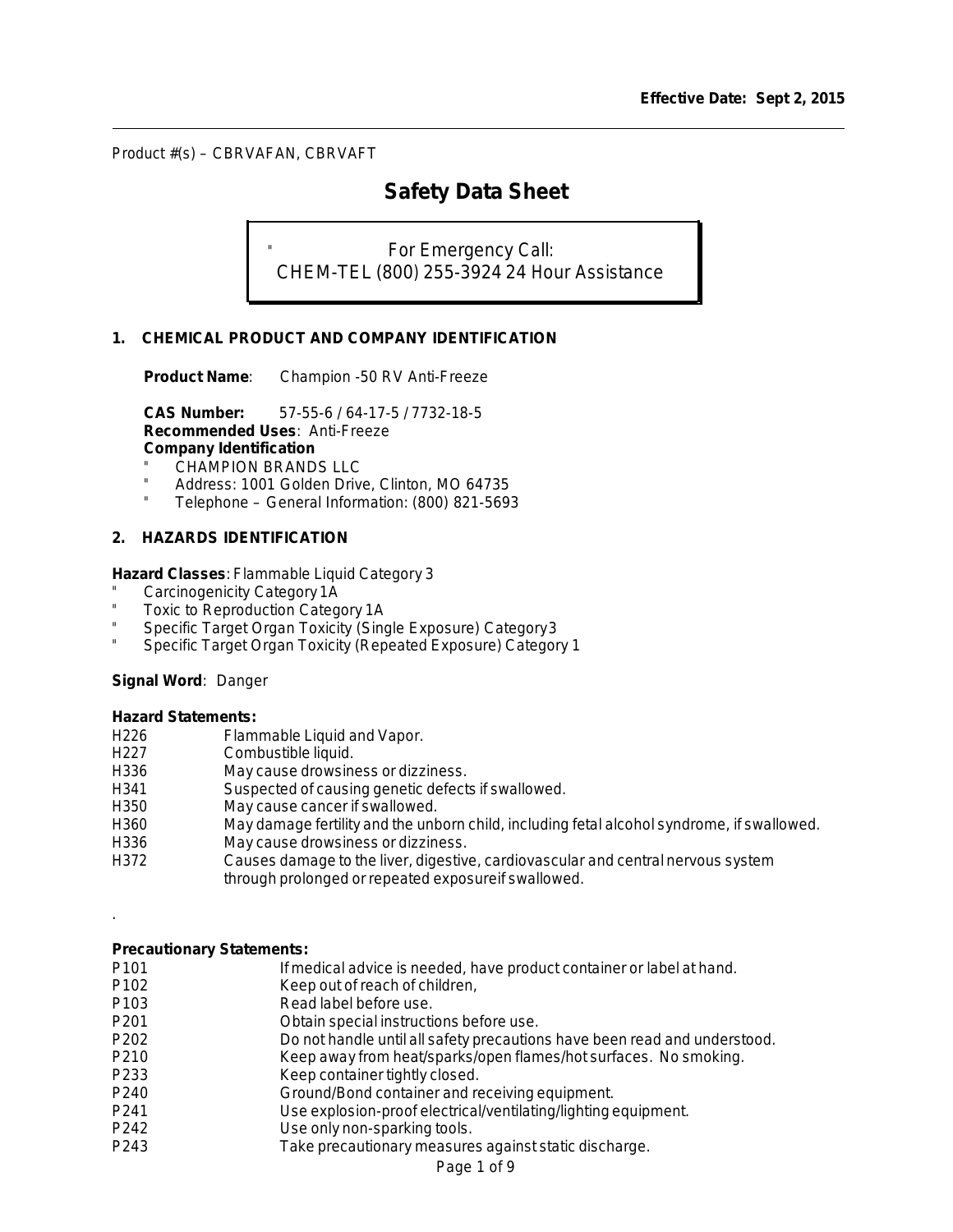l

| P <sub>260</sub>     | Do not breathe vapors/spray.                                                                                                   |
|----------------------|--------------------------------------------------------------------------------------------------------------------------------|
| P <sub>264</sub>     | Wash thoroughly after handling.                                                                                                |
| P <sub>270</sub>     | Do not eat, drink or smoke when using this product.                                                                            |
| P <sub>271</sub>     | Use only outdoors or in a well-ventilated area.                                                                                |
| P <sub>280</sub>     | Wear protective gloves/protective clothing/eye protection/face protection.                                                     |
| $P303 + P361 + P353$ | If ON SKIN (or hair): Remove/Take of immediately all contaminated clothing.<br>Rinse skin with water/shower                    |
| P304+P340<br>P312    | IF INHALED: Remove person to fresh air and keep comfortable for breathing.<br>Call a POISON CENTER/doctor if you feel unwell.  |
| $P308 + P311 + P313$ | IF exposed or concerned: Call a POISON CENTER/doctor. Get medical<br>advice/attention.                                         |
| P370 + P378          | In case of fire: Use dry chemical, $CO2$ , alcohol-resistant foam, and water spray<br>for extinction.                          |
| $P403 + P233 + P235$ | Store in a well-ventilated place. Keep container tightly closed. Keep cool.                                                    |
| P405                 | Store locked up.                                                                                                               |
| P <sub>501</sub>     | Disposal: Dispose of contents/container to a specialized waste disposal plant in<br>accordance with local/regional regulations |

**Hazard Pictograms:** 



# **3. COMPOSITION/INFORMATION ON INGREDIENTS**

| <b>Components</b>   | <b>Typical Weight</b><br>Percentage | <b>CAS Number</b> |
|---------------------|-------------------------------------|-------------------|
| Propylene Glycol    | $< 9\%$                             | $57 - 55 - 6$     |
| Ethanol - Denatured | < 20%                               | 64-17-5           |
| Water               | 72-75%                              | 7732-18-5         |

# **4. FIRST AID**

**Eyes:** If irritation or redness develops, move victim away from exposure and into fresh air. Flush eyes with clean water. If symptoms persist, seek medical attention.

**Skin:** Remove contaminated shoes and clothing and cleanse affected area(s) thoroughly by washing with mild soap and water. If irritation or redness develops, seek medical attention.

**Inhalation**: If respiratory symptoms develop, move victim away from source of exposure and into fresh air. If symptoms persist, seek medical attention. If victim is not breathing, clear airway and immediately begin artificial respiration. If breathing difficulties develop, oxygen should be administered by qualified personnel. Seek immediate medical attention.

**Ingestion**: If swallowed, seek emergency medical attention. If victim is drowsy or unconscious and vomiting, place on left side with head down and do not give anything by mouth to an unconscious person. Do not induce vomiting unless told to by physician or poison center.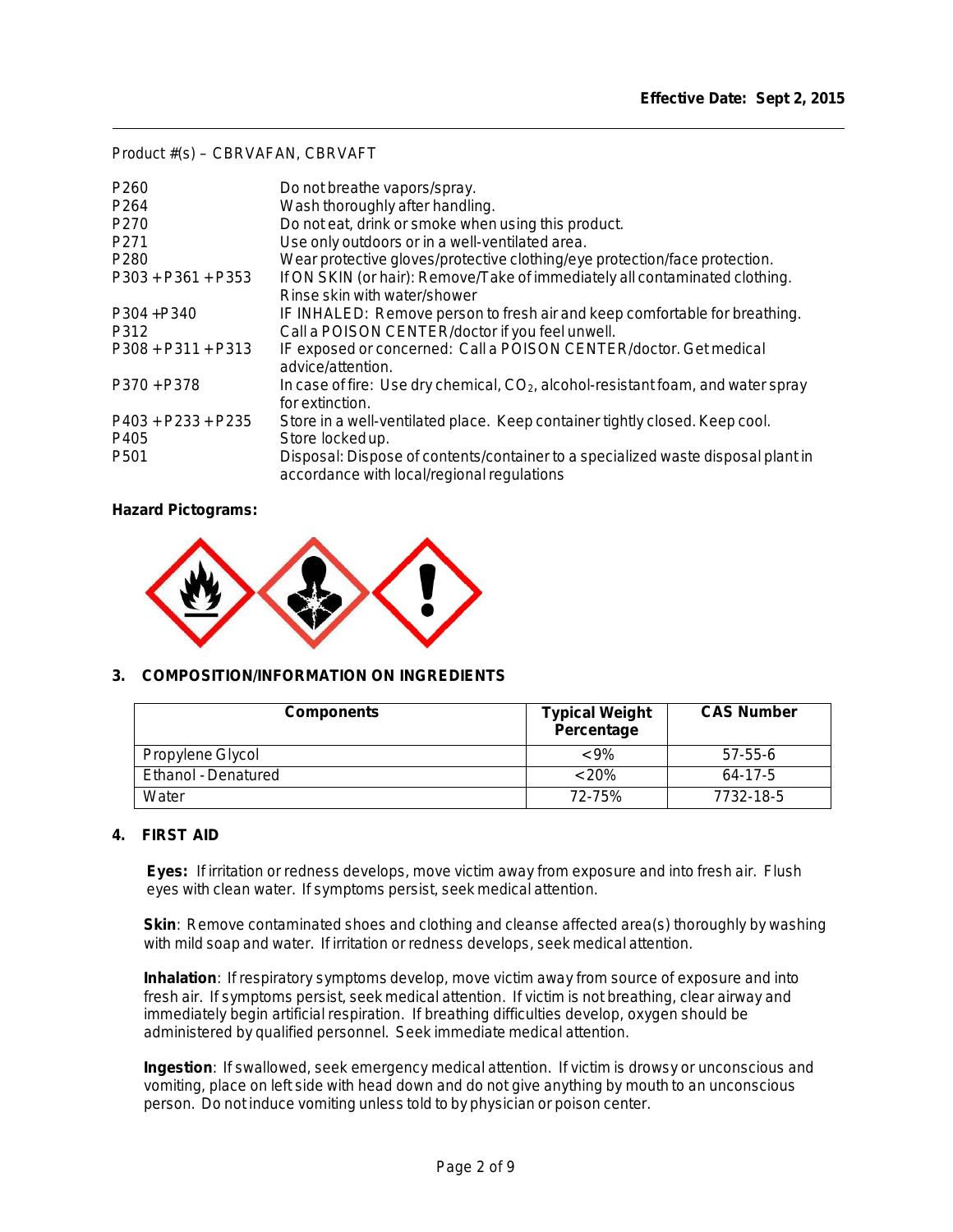" **Medical Conditions:** Conditions which may be aggravated by exposure include liver, digestive, cardiovascular and central nervous systems.

### **5. FIRE FIGHTING MEASURES**

**Suitable Extinguishing Media**: Dry chemical, CO2, water spray or alcohol-resistant foam. .Water spray is recommended to cool or protect exposed materials or structures. Water may be ineffective for extinguishment, unless used under favorable conditions by experienced fire fighters. Carbon dioxide can displace oxygen. Use caution when applying carbon dioxide in confined spaces.

**Specific Hazards:** This material is flammable and can be ignited by heat, sparks, flames or other sources of ignition (e.g., static electricity, pilot lights or mechanical/electrical equipment). Flame is invisible in daylight. Vapors may travel considerable distances to a source of ignition where they can ignite, flashback or explode. May create vapor/air explosion hazard indoors, in confined spaces, outdoors or in sewers. If container is not properly cooled, it can rupture in the heat of a fire. Vapors are heavier than area and can accumulate in low areas.

**Hazardous Combustion Products:** Toxic gases and vapors; oxides of carbon and formaldehyde.

**Special Firefighting Procedures**: For fires beyond the initial stage, emergency responders in the immediate hazard area should wear bunker gear. When the potential chemical hazard is unknown, in enclosed or confined spaces, or when explicitly required by DOT, a self-contained breathing apparatus should be worn. In addition, wear other appropriate protective equipment as conditions warrant (see Section 8). Isolate immediate hazard area and keep unauthorized personnel out. Stop spill/release if it can be done with minimal risk. Move undamaged containers from immediate hazard area if it can be done with minimal risk. Water spray may be useful in minimizing or dispersing vapors and to protect personnel. Cool equipment exposed to fire with water, if it can be done with minimal risk. Avoid spreading burning liquid with water used for cooling purposes.

### **6. ACCIDENTAL RELEASE MEASURES**

- **Personal Precautions:** Flammable. Spilling of liquid product will create a fire hazard and may form an explosive atmosphere. Keep all sources of ignition and hot metal surfaces away from spill/release if safe to do so. The use of explosion-proof equipment is recommended. Stay upwind and away from spill/release. For large spills, notify people down-wind of spill/release, isolate immediate hazard area and keep unauthorized personnel out. Wear appropriate protective equipment including respiratory protection as conditions warrant (see Section 8). See Sections 2 and 7 for additional information on hazards and precautionary measures.
- " **Environmental Precautions:** Stop spill/release if it can be done with minimal risk. Prevent spilled material from entering sewers, storm drains, other unauthorized treatment drainage systems, and natural waterways. Use foam on spills to minimize vapors. Use water sparingly to minimize environmental contamination and reduce disposal requirements. If spill occurs on water, notify appropriate authorities. Spills into or upon navigable waters, the contiguous zone, or adjoining shorelines that cause a sheen or discoloration on the surface water, may require notification of the National Response Center (phone number 800-424-8802).
- **Methods for Containment and Clean-Up: Notify relevant authorities in accordance with all** applicable regulations. Immediate cleanup of any spill is recommended. Dike far ahead of spill for later recovery or disposal. Absorb spill with inert material such as sand, earth or other noncombustible material, and place in suitable container for disposal. If spilled on water remove with appropriate methods (e.g., skimming, booms or absorbents). In case of soil contamination, remove contaminated soil for remediation or disposal, in accordance with local regulations.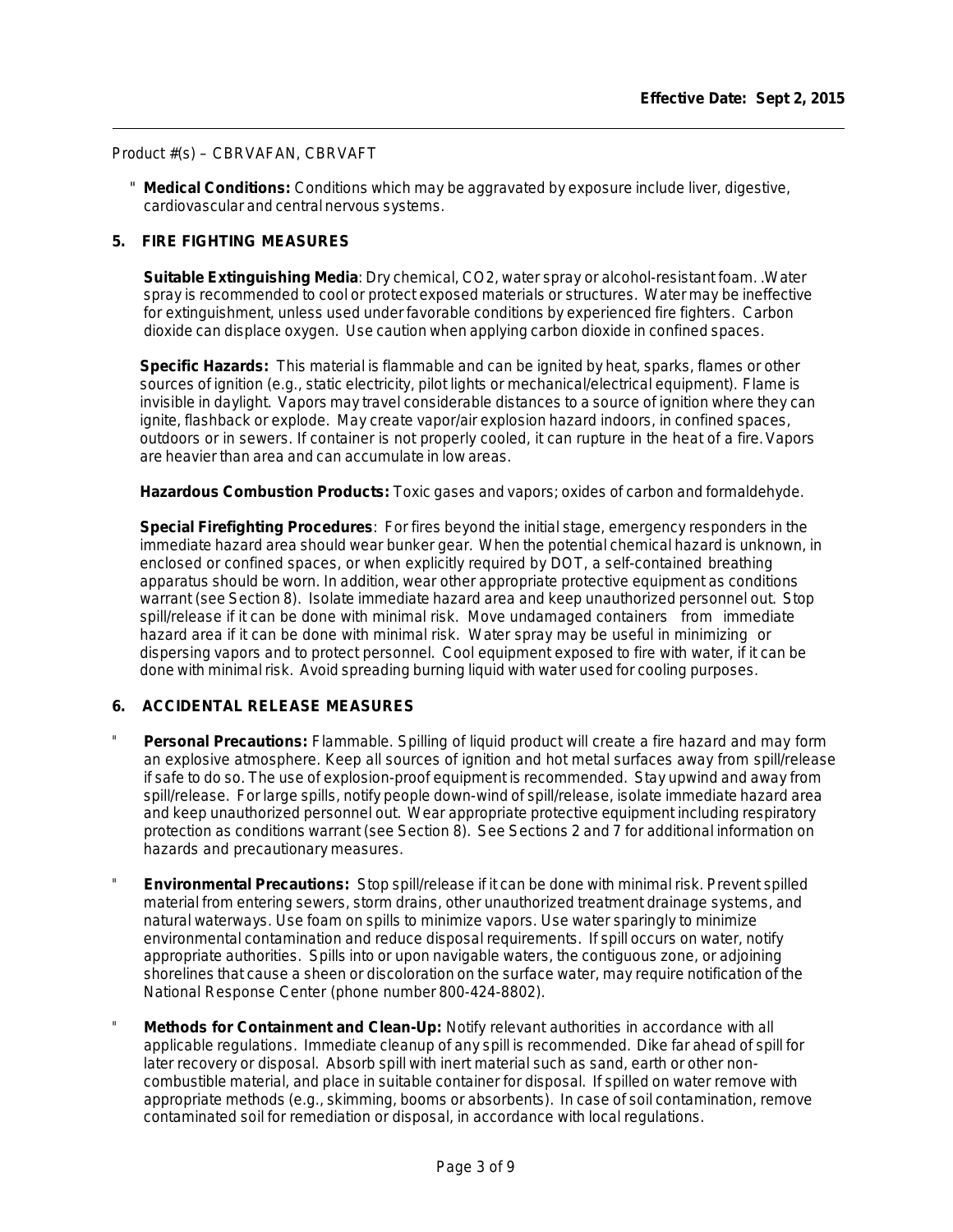# **7. HANDLING AND STORAGE**

**Precautions for Safe Handling**: Keep away from ignition sources such as heat/sparks/open flames – No smoking. Take precautionary measures against static discharge. Non-sparking tools should be used. Wear protective gloves/clothing and eye/face protection. Wash thoroughly after handling. Use good personal hygiene practices and wear appropriate personal protective equipment (see Section 8).

Flammable. May vaporize easily at ambient temperatures. The vapor is heavier than air and may create an explosive mixture of vapor and air. Beware of accumulation in confined spaces and low lying areas. Open container slowly to relieve any pressure. Electrostatic charge may accumulate and create a hazardous condition when handling or processing this material. To avoid fire or explosion, dissipate static electricity during transfer by bonding and grounding containers and equipment before transferring material. The use of explosion-proof equipment is recommended and may be required (see appropriate fire codes). Refer to NFPA-77 and/or API RP 2003 for specific bonding/grounding requirements. Do not enter confined spaces such as tanks or pitswithout following proper entry procedures such as ASTM D-4276 and 29CFR 1910.146. Do not wear contaminated clothing or shoes. Keep contaminated clothing away from sources of ignition such as sparks or open flames. Use good personal hygiene practice.

**Conditions for Safe Storage:** Keep container(s) tightly closed. Use and store this material in cool, dry, well-ventilated areas away from heat and all sources of ignition. Post area "No Smoking or Open Flame." Store only in approved containers. Keep away from any incompatible material (see Section 10). Protect container(s) against physical damage. Outdoor or detached storage is preferred. Indoor storage should meet OSHA standards and appropriate fire codes.

### **8. EXPOSURE CONTROLS/PERSONAL PROTECTION**

### **Exposure Guidelines**

| Component        | ACGIH TLV | <b>ACGIH STEL</b> | <b>OSHA PEL</b> | <b>OSHA STEL</b> |
|------------------|-----------|-------------------|-----------------|------------------|
| Propylene Glycol | None      | None              | None            | None             |
| Ethanol          | ---       | 1000 ppm          | 1000 ppm        | ---              |

**Engineering Controls**: If current ventilation practices are not adequate to maintain airborne concentrations below the established exposure limits, additional ventilation or exhaust systems may be required.

#### **Specific Personal Protective Equipment**

**Eye/Face Protection**: While contact with this material is no expected to cause irritation, the use of approved eye protection to safeguard against potential eye contact is considered good practice.

**Skin**: Not required based on the hazards of the material. However, it is considered good practice to wear gloves when handling chemicals.

 **Respiratory Protection**: Respiratory protection is not usually required.

A respiratory protection program that meets OSHA's 29 CFR 1910.134 and ANSI Z88.2 requirements must be followed whenever workplace conditions warrant a respirator's use. Airpurifying respirators provide limited protection and cannot be used in atmospheres that exceed the maximum use concentration as directed by regulation or the manufacturer's instructions, in oxygen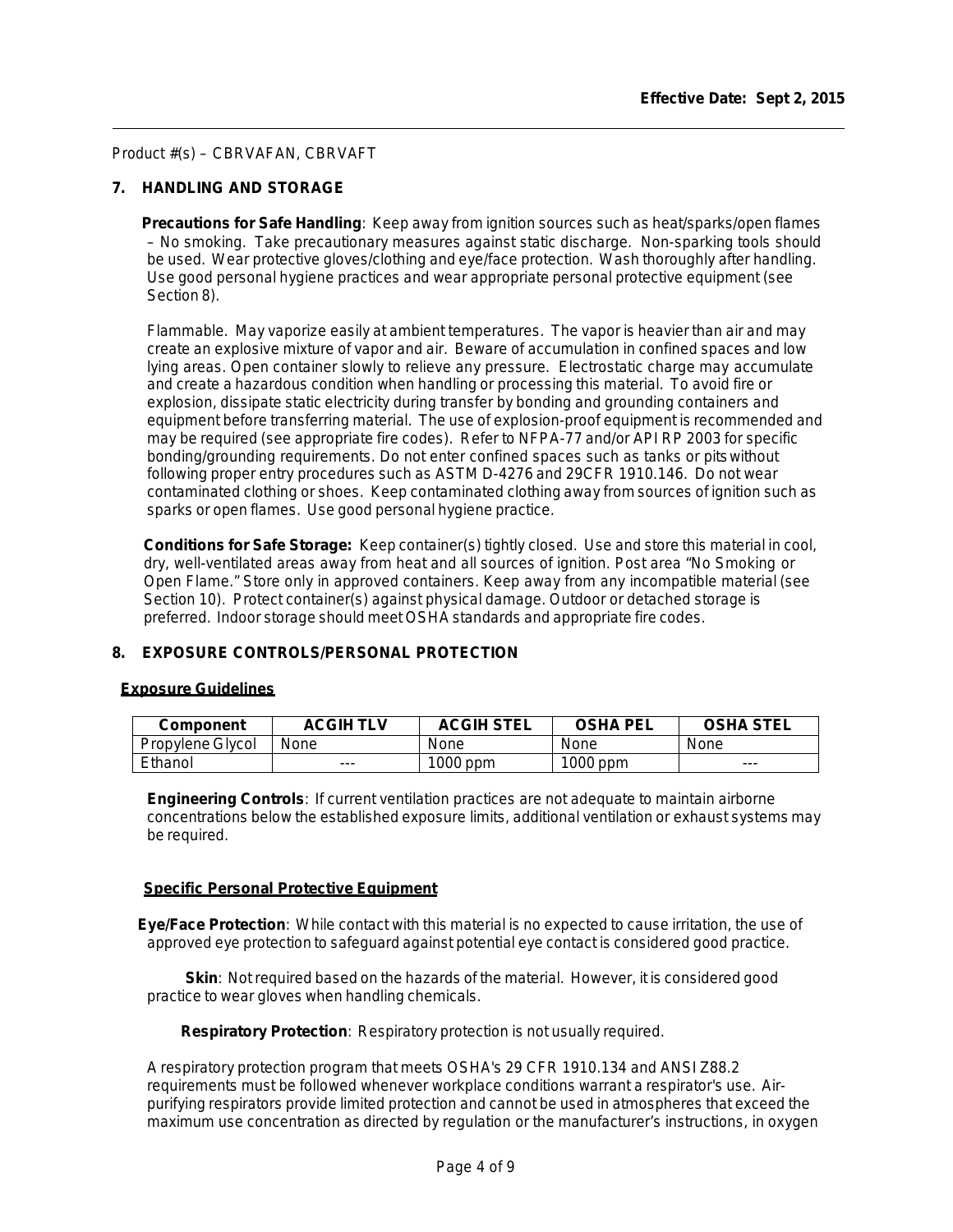deficient (less than 19.5% oxygen) situations or under conditions that are immediately dangerous to life and health (IDLH).

Use

a positive pressure air supplied respirator if there is potential for uncontrolled release, exposure levels are unknown, or any other circumstances where air-purifying respirators may not provide adequate protection.

**Other Protective Equipment**: A source of clean water should be available in the work area for flushing eyes and skin. Impervious clothing should be worn as needed.

**Suggestions provided in this section for exposure control and specific types of protective equipment are based on readily available information. Users should consult with the specific manufacturer to confirm the performance of their protective equipment. Specific situations may require consultation with industrial hygiene, safety, or engineering professionals**.

### **9. PHYSICAL AND CHEMICAL PROPERTIES (approximate values)**

- **Appearance**: Clear, pink liquid Odor: Mild **Odor threshold**: No data **pH**: Not applicable **Melting/Freezing Point**: No data **Boiling point (at 1 atm)**: 85 - 93 ˚C (185 – 200˚F) **Flash Point:** 43 ˚C (110˚F)
- " **Auto-Ignition Temperature:** No data
- **Evaporation rate (butyl acetate = 1): No data Flammability (solid, gas):** Not applicable **Explosive Limits:** No data **Vapor Pressure:** 44.6 mm Hg @ 68 ˚F **Vapor Density (air = 1):** >1 **Specific gravity (H<sub>2</sub>0 = 1):**  $~1$ **Solubility in water**: Soluble
- **Partition Coefficient: Nodata Decomposition Temperature:** No data **Viscosity:** No data

# **10. STABILITY AND REACTIVITY**

**Stability (thermal, light, etc.)**: Stable under normal conditions of storage and handling.

**Conditions to Avoid**: Exposure to elevated temperatures of propylene glycol can cause product to decompose. Generation of gas during decomposition can cause pressure in closed systems. Avoid direct sunlight or ultraviolet sources.

**Incompatibility (materials to avoid)**: Avoid contact with strong acids, bases and oxidizers.

**Hazardous Decomposition Products**: Decomposition products can include aldehydes, alcohols, ethers and organic acids.

**Hazardous Polymerization**: Will not occur.

### **11. TOXICOLOGICAL INFORMATION**

" **Acute Toxicity:**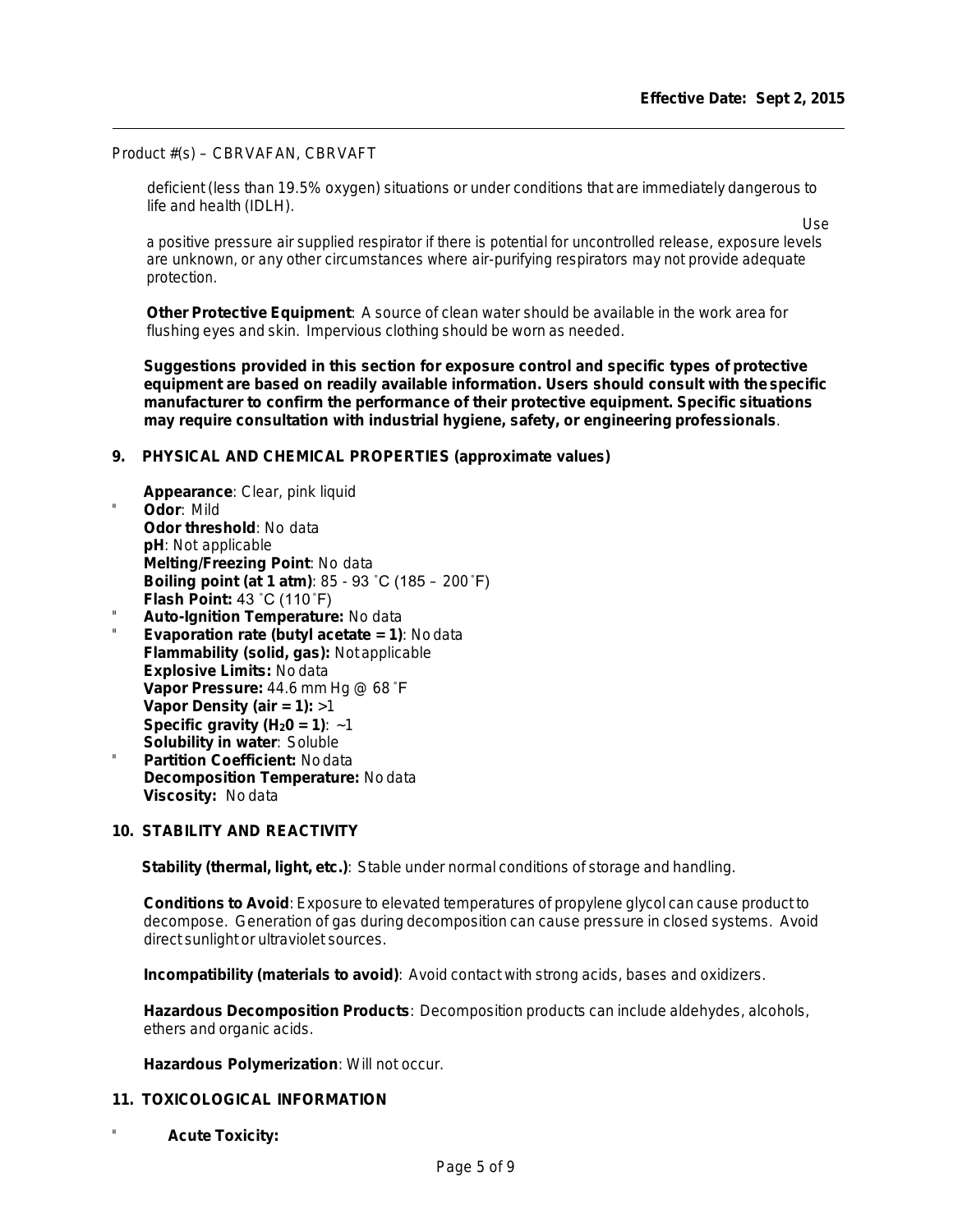| Product/Ingredient Name | Result             | <b>Species</b> | Dose                 |
|-------------------------|--------------------|----------------|----------------------|
| Propylene Glycol (major | LD50 Oral LD50     | Rat            | $22$ g/kg            |
| component)              | Dermal LC50        | Rabbit         | $>2$ g/kg            |
|                         | Inhalation (vapor) | Rat            | $>317$ mg/l $-$ 2hr  |
| Ethanol                 | LD50 Oral LC50     | Rat            | 133.8<br>$10.5$ g/kg |
|                         | Inhalation (vapor) | Rat            | mg/l (vapor)-4hr     |

**Skin Corrosion/Irritation:** Causes mild irritation.

# Serious Eye Damage/Irritation: Causes mildirritation.

**Signs and Symptoms:** High concentrations can cause minor respiratory irritation, headache, drowsiness, dizziness, loss of coordination, disorientation and fatigue. Ingestion can cause irritation of the digestive tract, drunkenness and stupor.

**Skin Sensitization:** None reported

**Respiratory Sensitization:** None reported

**Germ Cell Mutagenicity:** Ethanol has been classified as a category 2 mutagen.

**Carcinogenicity:** Ingestion of alcoholic beverages has been classified by NTP and IARC as carcinogenic to humans (Category 1A). Occupational exposures to ethanol, a minor component, and exposures other than by ingestion (i.e., dermal and inhalation) have not been associated with cancer in humans. This material is not listed by NTP, IARC or OSHA.

**Reproductive Toxicity:** Adverse reproductive effects are not anticipated from inhalationor dermal exposure. Excessive consumption of alcoholic beverages during pregnancy has been associated with effects on the developing fetus referred to collectively as the fetal alcohol syndrome. The effects most frequently manifested include psychomotor dysfunction, growth retardation and a characteristic cluster of facial anomalies. It also affects the reproductive system including reduced sperm count and motility and loss of libido in men, abnormal menstrual function, and decreased plasma estradiol and progesterone levels in women.

Methanol, a

component, has produced fetotoxicity in rats and teratogenicity in mice exposed by inhalation to high concentrations of methanol vapors.

**Specific Target Organ Toxicity (Single Exposure):** May cause drowsiness or dizziness.

**Specific Target Organ Toxicity (Repeated Exposure):** Chronic alcoholism has been associated with damage to the liver in humans (e.g., cirrhosis of the liver). Excessive consumption of alcoholic beverages has also been associated with adverse effects on the central nervous system, digestive system and cardiovascular system.

### **12. ECOLOGICAL INFORMATION**

**Toxicity:** Material is practically non-toxic to aquatic organisms on an acute basis.

| <b>Ingredient Name</b> | Result                                  | <b>Species</b> | <b>Exposure</b> |
|------------------------|-----------------------------------------|----------------|-----------------|
| Propylene glycol,      | Acute $EC50 = 40,613$ mg/L Marine Water | Fish           | 96 hours        |
|                        | Acute $LC50 = 18,340$ mg/L Fresh Water  | Water Flea     | 48 hours        |
| Ethanol                | Acute LC50 = $14.2$ g/l Fresh Water     | Fish           | 96 hours        |
|                        | Acute LC50 > 100 mg/l Fresh Water       | Invertebrate   | 96 hours        |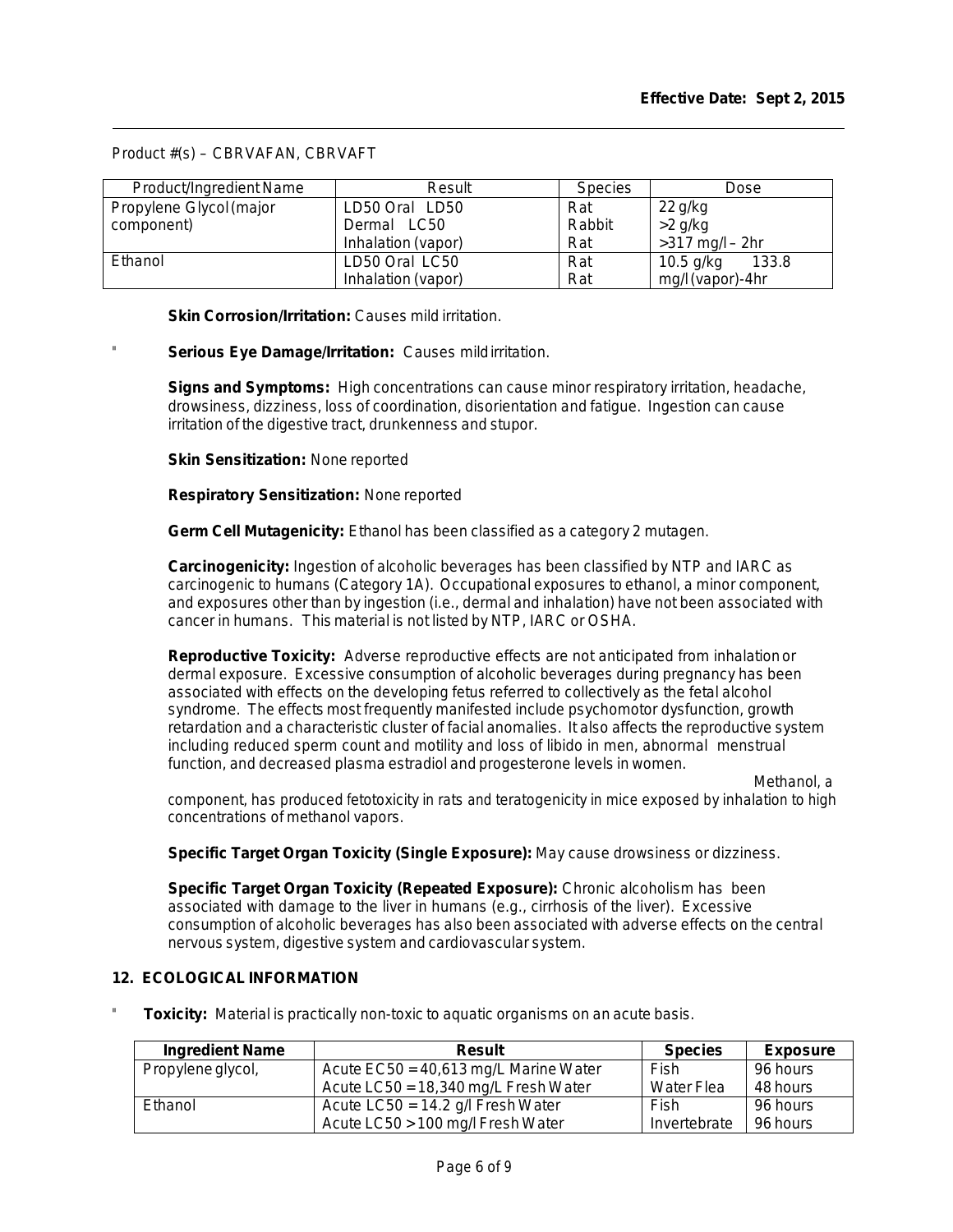**Persistence and Degradability:** Propylene glycol and ethanol biodegrade easily in water and soil. Propylene glycol  $BOD5 = 69.0\%$  Ethanol  $COD = 1.99 gO<sub>2</sub>/g$  of ethanol  $COD = 1.53 m/mg$ 

**Bioaccumulative Potential:** Risk of bioaccumulation of Propylene glycol, the major component, is low (BCF <100 and low log  $K_{ow}$  <3). BCF =  $0.09 - 10$  Log $K_{ow} = -1.07$ Risk of bioaccumulation of Methanol is low (BCF <500 and low log  $K_{ow}$  <4). BCF = 0.2 - <10  $LogK_{ow} = -0.35$ 

**Mobility in Soil:** Propylene glycol, the major component, has a very low Henry's constant (1.2E-08 atm m $3/$ mol), volatilization from natural bodies of water or moist soil is not expected to be an important fate process. Potential for mobility in soil is very high (Koc between 0 and 50). Using read across data from methanol, ethanol is highly mobile. Adsorption coefficient  $(K_{oc})$  solid phase/liquid  $phase = 1$ 

# **Other Adverse Effects:** None known

### **13. DISPOSAL CONSIDERATIONS**

The generator of a waste is always responsible for making proper hazardous waste determinations and needs to consider state and local requirements in addition to federal regulations.

Recycle wherever possible. Large volumes may be suitable for re-distillation or, if contaminated, incinerated. Can be disposed of in a sewage treatment facility.

This material, if discarded as produced, would not be a federally regulated RCRA "listed" hazardous waste. However, it would likely be identified as a federally regulated RCRA hazardous waste for the following characteristic of ignitability (D001). See Sections 7 and 8 for information on handling, storage and personal protection and Section 9 for physical/chemical properties. It is possible that the material as produced contains constituents which are not required to be listed in the MSDS but could affect the hazardous waste determination. Additionally, use which results in chemical or physical change of this material could subject it to regulation as a hazardous waste.

### **14. TRANSPORT INFORMATION**

**DOT/TDG Proper Shipping Name:** Flammable Liquid n.o.s (ethanol) **DOT/TDG Identification Number:** UN1170 **DOT Hazard Class:** 3 / **TDG Hazard Class:** 3 (6.1) **DOT/TDG Packing Group:** II **ERG Guide Number:** 131 **Marine Pollutant:** No

#### **15. REGULATORY INFORMATION**

**TSCA:** All components are listed on the TSCA inventory.

**DSL:** All components are listed on the DSL inventory.

**OSHA (Occupational Safety and Health Administration):** This material is considered to be hazardous as defined by the OSHA Hazard Communication Standard**.**

This material has not been identified as a carcinogen by NTP, IARC or OSHA